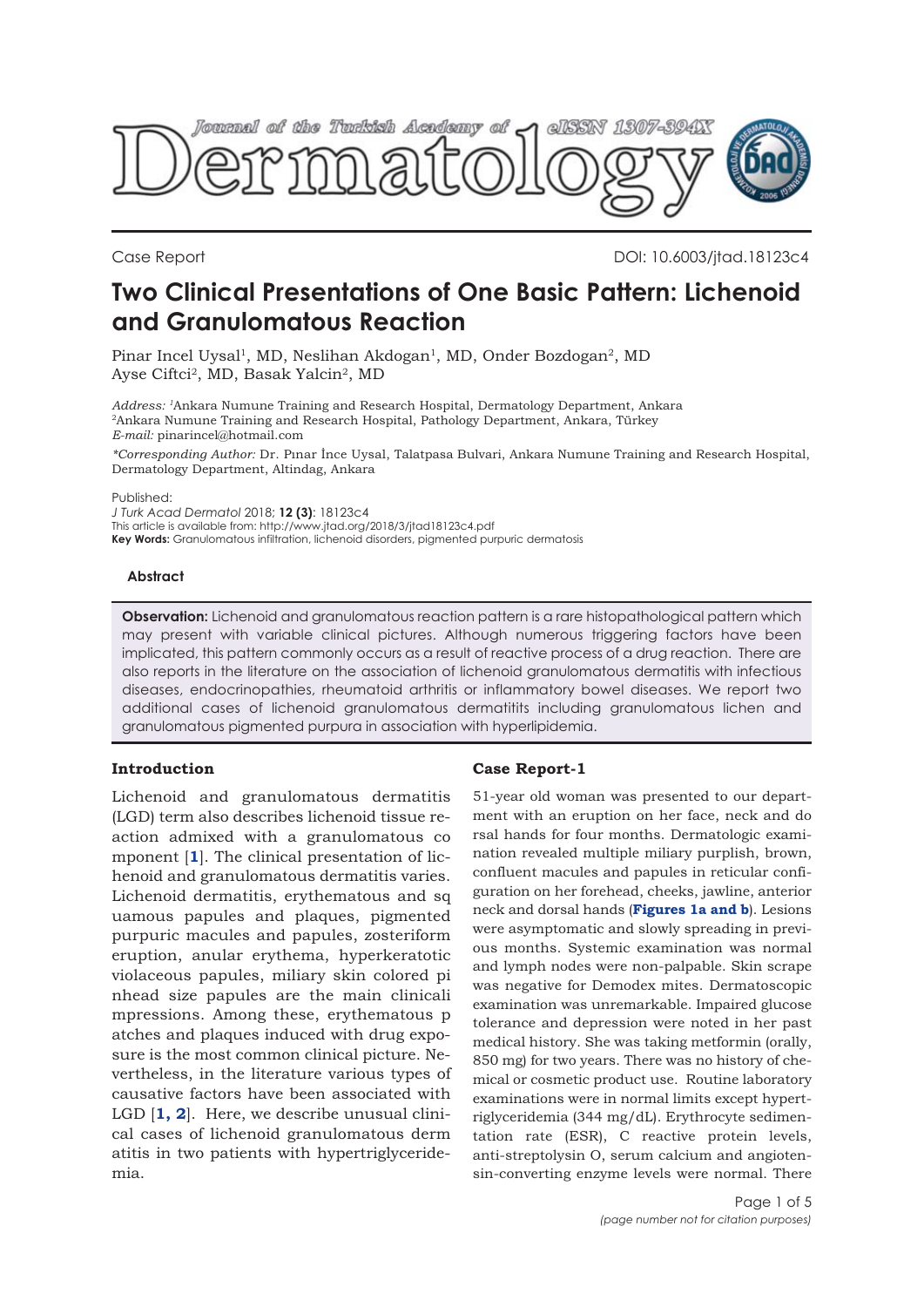<span id="page-1-0"></span>*J Turk Acad Dermato*l 2018; **12(3)**: 18123c4. http://www.jtad.org/2018/3/jtad18123c4.pdf



**Figures 1a and b.** Confluent brownish maculopapular lesions on the face of case 1 at initial presentation (A). After 3 months of therapy, almost completely improvement of the lesions (B).

was no abnormality in thyroid hormone levels. Owing to involvement of sun-exposed sites, lupus serological profile was performed. Antinuclear antibody (ANA) and syphilis serology were normal. Skin biopsies were performed from both facial and acral lesions with the presumptive diagnosis of pigmented lichen. Microscopic examination revealed lichenoid infiltration with loose formed granulomas (**[Figures 2a and b](#page-2-0)**). A few giant cells were seen. Second biopsy also showed significant pigment incontinence (**[Figure 2c](#page-2-0)**)

Based on clinicopathological findings, the patient was considered as an actinic variant of lichen planus with granulomatous infiltration. She was screened for other granulomatous disorders including sarcoidosis and tuberculosis. Chest X-ray, tuberculine skin test, serum calcium and angiotensin-converting enzyme levels were unrema rkable. Because of her hyperlipidemia and prediabetic status systemic steroids were not given.

Hydroxychloroquine sulphate (400mg/day, orally) was started. After three months of antimalarial therapy and sunscreen use lesions were considerably improved with residual pigmentation (**Figure 1b**). She is still on follow-up without recurrence for a year period.

## **Case Report-2**

52-year old man was referred to our clinic with asymptomatic eruption that had been present for 18 months on the dorsa of hands. The lesions was slowly spreading and enlarging. Physical examination was normal. Numerous millimetric violaceous, cayenne pepper like red papules were present on the dorsal hands (**[Figure 3a](#page-2-0)**). Nails were normal. The medical history included a diagnosis of essential hypertension and hypertriglyceridemia. No medications had been prescribed prior to the eruption. Laboratory examinations (complete blood count, biochemistry, urinalysis) were within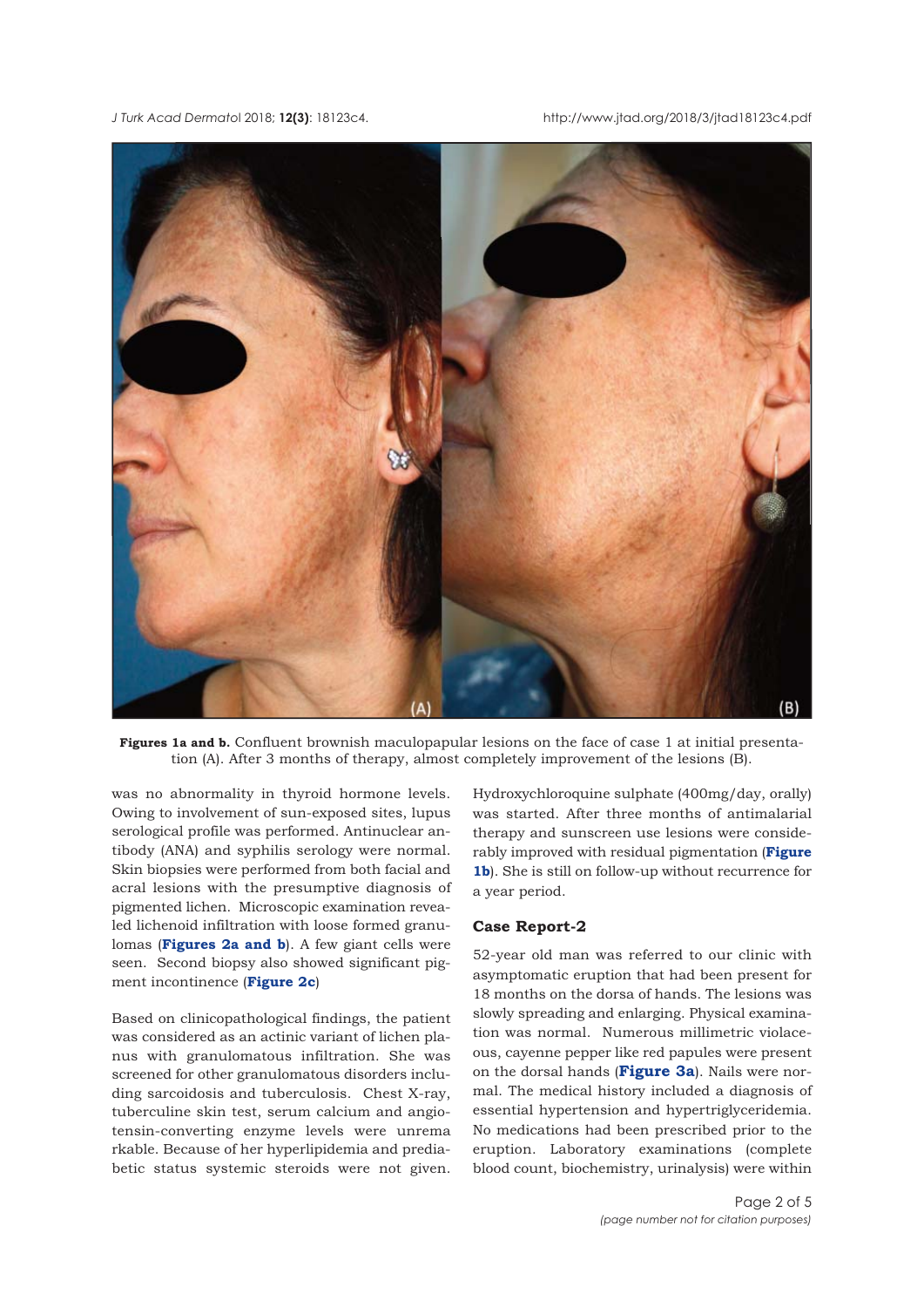<span id="page-2-0"></span>*J Turk Acad Dermato*l 2018; **12(3)**: 18123c4. http://www.jtad.org/2018/3/jtad18123c4.pdf



**Figures 2 a,b and c.** Lichenoid infiltration with loose granuloma formation. Second biopsy from acral area shows lichenoid infiltration with pigment incontinence (A-B). A giant cell easily detected (C). (A, Hematoxylin and eosin, original magnification; x 10, B, Hematoxylin and eosin, original magnification; x 20, C, Hematoxylin and eosin, original magnification; x 10)

normal limits. Chest X-ray and tuberculine skin test was normal. Pigmented purpuric dermatosis, acne rosacea and sarcoidosis were included in presumptive diagnosis.

Skin biopsy specimen of the dorsal hand showed hyperkeratosis, hypergranulosis, focal vacuolar degeneration of basal membrane. Papillary dermal lymphohistiocytic granulomatous infiltration and concomitant superficial perivascular infiltration were identified (**Figures 3b and c**). Extravasated



**Figures 3 a,b and c.** Multiple millimetric erythematous papules located on the dorsal hands of case 2 (A). Prominent vacuolar epidermal degeneration and granulomatous infiltrate of lymphocytes and histiocytes in the superficial dermis (B-C). (B, Hematoxylin and eosin, original magnification; x 20, Hematoxylin and eosin, original magnification; x 40)

red blood cells and thickening of vessel walls were also noted. On the basis of clinical and pathological findings we established the diagnosis of granulomatous pigmented purpura of dorsal hands. He was treated with mometasone furoate 0,1 % cr eam. After two months of topical therapy, lesions resolved without new lesion development. Relapse was not noted during one year follow-up.

## **Discussion**

SLGD and interstitial granulomatous dermatitis (IGD) are uncommon microscopical ent ities and they belong to same 'reactive' granulomatous disorders. Both disorders have been associated with same underlying factors including drugs and systemic disorders [**[2](#page-3-0)**]. Also, LGD and IGD have quite heterogenous clinical manifestations According to the report of Margo et. al, LGD is mostly present with lichenoid papules and only one third of 21 pat ients have additional characteristic microscopic or clinical features favouring the diagnosis of lichen planus[**[1](#page-3-0)**]. Our patient (case 1) with skin phototype IV was unique because of photodistributed millimetric brownish maculop apules in reticular array and 'lichenoid' appearance of the lesion. The clinical picture was quite different from classical lichen planus, lichen striatus and lichen nitidus. Furthermore, the lesions were not co mpatible with any other classical photodermatoses. Photosensitivity was not noted in our patients but we could not identify the reason of sun-exposed localization.

In the literature granulomatous infiltration admixed with lichenoid tissue reaction was re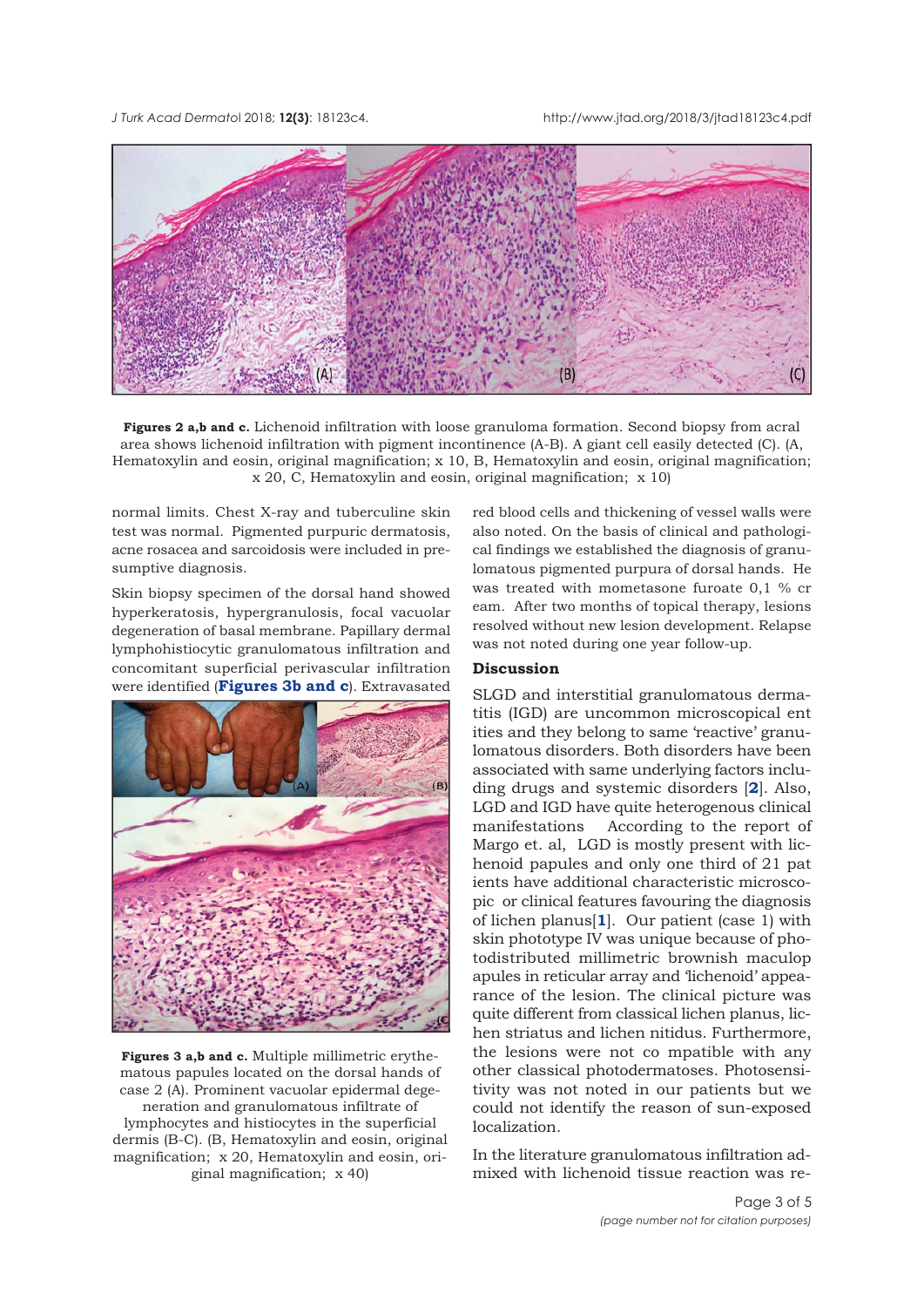<span id="page-3-0"></span>ported in the context of keratosis lichenoides chronica, mycosis fungoides, pigmented purpuric dermatosis, drug eruptions[**3, 4, 5, 6, 7**] Granulomatous pigmented purpura is very rarely reported variant of pigmented purpuric dermatosis which had been described in 1996 [**[8, 9](#page-4-0)**]. The disorder commonly affects dorsum of feet [**7, [10](#page-4-0), [11](#page-4-0)**]. There is no similar patient presenting with isolated lesions on dorsal hands in previous reports. Clinical and histopathological characteristics of our patient (case 2) suggested the diagnosis of granulom atous PPD. PPD has been associated with a wide range of systemic disease including hy perlipidemia, diabetes mellitus, thyroid d y sfunctions, malignancies or collagen diseases[**6**]. In agreement with these findings our patient (case 2) had the diagnosis of hypertriglyceridemia.

As some authors have suggested previously, drug associated lichenoid granulomatous dermatitis may reflect granulomatous koebnerization of lichenoid drug reaction in patients with underlying medical conditions including diabetes, Crohn's disease or rheumatoid arthritis[**1**]. In addition, Wolf et. al described a multiple myeloma patient with erythropoietin induced LGD presenting with erythrode rm a[**[12](#page-4-0)**]. Medications in association with LGD were reviewed but we were unable to identify any evidence for causative drug use in our patients. In addition, on biopsy specimen, any suggestive findings including tissue eosinophilia was not observed in our patients.

Some infectious organisms acting as superantigens have the capacity of inducing T-helper 1 immune response and lymphohistiocytic infiltration[**[13](#page-4-0)**]. After the association with infections including mycobacteria, syphilis, herpe s, hepatitis C has been largely described by Margo et al., causative relationship with atypical mycobacterium infections were discussed a few times[**[14](#page-4-0)**]. In addition, sarcoidosis is a well reported condition that has lichenoid granulomatous infiltrate[**[15](#page-4-0)**]. Notably, our patients were physically healthy without any sign of clinic-pathological infectious disease. Thus we did not perform further laboratory analyses including special stains or tissue cultures regarding tuberculosis or sarcoidosis.

However, laboratory investigations for systemic illness revealed hypertriglyceridemia in both of our patients. Also impaired fasting glucose was noted in case 1. Interestingly, hyperlipidaemia was commonly found in patients with granulomatous PPD [**6, [11](#page-4-0)**]. Thus, we believe pre-diabetic state and/or impaired lipid profile may play role in altered immune response and type IV skin reaction in our patients. Antimalarial drugs are well known agents with high efficacy and safety for both granulomatous and lichenoid skin conditions. Of note, rapid improvement of the lesions of with hydroxychloroqine therapy (case 1) was supportive for our diagnosis.

**Conclusion:** LGD is a distinct histopathological pattern. Lichen planus, lichen striatus, lichen nitidus, mixed connective tissue disease, subacute lupus and lichenoid drug reactions are main clinical forms representing LGD microscopically. Currently it is unclear whether presence of both lichenoid and granulomatous infiltration leads to improved or worsened prognosis of the relevant dermatosis. Here, our patients provide a demonstrative example of LGD presenting with extraordinary clinical features. In conclusion, this report highlights that dermatologists and pathologists should be aware of this reaction pattern. We believe this report will lead better understanding of microscopic picture of LGD and potential clinical implications and associations. Finally, further studies are required to explain the link between hypertiglyceridemia and immune dysregulation in patients with LGD.

#### **References**

- 1. Magro CM, Crowson AN. Lichenoid and granulomatous dermatitis. Int J Dermatol 2000; 39: 126-133. PMID: 10692062
- 2. Wick MR. Granulomatous & histiocytic dermatitides. Semin Diagn Pathol 2017; 34: 301-311. PMID: 28094163
- 3. Mansur AT, Aydingoz IE, Kocaayan N, et al. Case of keratosis lichenoides chronica with atypical sarcoidal granulomatous inflammation. J Dermatol 2007; 34: 41-47. PMID: 17204100
- 4. Li JY, Pulitzer MP, Myskowski PL, et al. A case-control study of clinicopathologic features, prognosis, and therapeutic responses in patients with granulomatous mycosis fungoides. J Am Acad Dermatol 2013; 69: 366-374. PMID: 23685027
- 5. Garrido MC, Maronas-Jimenez L, Ortiz PL, Rodriguez-Peralto JL. Lichenoid Granulomatous Mycosis Fungoides. Am J Dermatopathol 2017; 39: 614-617. PMID: 28654464
- 6. Kaplan J, Burgin S, Sepehr A. Granulomatous pigmented purpura: report of a case and review of the literature. J Cutan Pathol 2011; 38: 984-949. PMID: 21752054
- 7. Battle LR, Shalin SC, Gao L. Granulomatous pigmented purpuric dermatosis. Clin Exp Dermatol 2015; 40: 387-390. PMID: 25522174